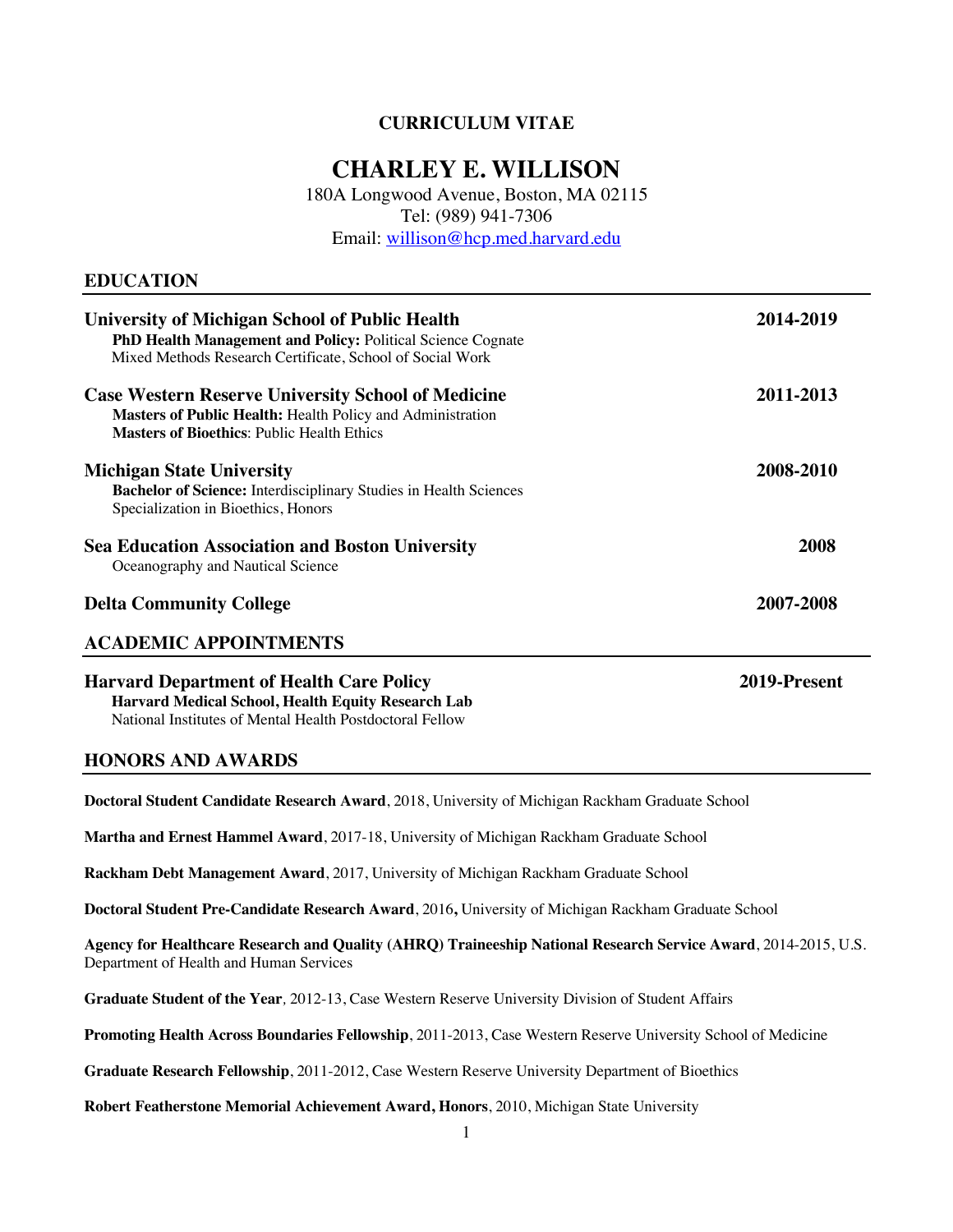**Dean's Scholarship**, 2009, College of Social Science, Michigan State University

**Trimester Scholarship**, 2008, Sea Education Association

**Board of Trustees Fellowship**, 2007, Delta Community College

### **BOOKS**

1. *Charley Willison*. Ungoverned and Out of Sight: Public Health and the Political Crisis of Homelessness in the US. *(Forthcoming, Oxford University Press, 2021)*.

### **PEER-REVIEWED ARTICLES**

2. Michael Rozier, *Charley Willison,* Renee Anspach, Joel Howell, Scott Greer. Paradoxes of professional autonomy: a qualitative study of U.S. neonatologists from 1978-2017. *Sociology of Health and Illness*. DOI:10.1111/1467-9566.13169

3. Phillip Singer, *Charley Willison*, Scott Greer. Infectious disease, public health, and politics: United States response to Ebola and Zika. *Journal of Public Health Policy.* 2020. DOI: https://doi.org/10.1057/s41271-020-00243-0

4. Denise Lillvis, *Charley Willison*, Ekaterina Noyes. Normalizing Inconvenience to Promote Childhood Vaccination: A Qualitative Implementation Evaluation of a Novel Michigan Program. *BMC Health Services Research*. 2020; 20. DOI: https://doi.org/10.1186/s12913-020-05550-6

5. Progovac, Ana; Cortés, Dharma; Chambers, Valeria; Adams, Leslie; Jean-Claude, Soso; *Willison, Charley*; Flores, Michael; Creedon, Timothy; Cook, Benjamin. Addressing Major Health Disparities Related to Coronavirus for People with Behavioral Health Conditions Requires Strengths-Based Capacity Building and Intentional Community Partnership. *World Medical & Health Policy*. 2020. DOI: 10.1002/wmh3.364

6. *Charley Willison,* Phillip Singer, Kyle Grazier. Double Edged Sword of Federalism: Variations in Coverage of Mental Health and Substance Use Disorder Care Under Essential Health Benefits Benchmark Plans. *Health Economics, Policy and Law.* January 6, 2020*.* DOI: 10.1017/S1744133119000306

7. *Charley Willison,* Phillip Singer, Melissa Creary, Scott Greer. Quantifying inequities in US federal response to hurricane disaster in Texas and Florida compared to Puerto Rico. *British Medical Journal Global Health*. 2019; 4(1).

8. Phillip Singer, *Charley Willison*. Medicaid Waivers: Public Health Consequences Under the Trump Administration. *American Journal of Public Health*. 2019; 109(6).

9. *Charley Willison*. Shelter from the Storm: Roles, responsibilities and challenges in US housing governance. *Health Policy*. 2017;121. 1113-1123.

10. *Charley Willison*, Phillip Singer. Repealing the Affordable Care Act Essential Health Benefits: Threats and Obstacles. *American Journal of Public Health*. 2017;107(8).

11. *Charley Willison.* Review of: Planet Homeless: Governance Arrangements in Amsterdam, Copenhagen, and Glasgow*. Political Studies Review*. 2017;15(3).

# **BOOK CHAPTERS**

12. *Charley Willison*, Amanda Mauri*.* (*Under Contract*). Homelessness in OECD Nations: Policies and Politics. *Oxford Research Encyclopedia: Public Health: Urban Health*.

13. Phillip Singer, *Charley Willison*. Populism and Health Policy in the Trump Era. In: *The Populist Radical Right and why*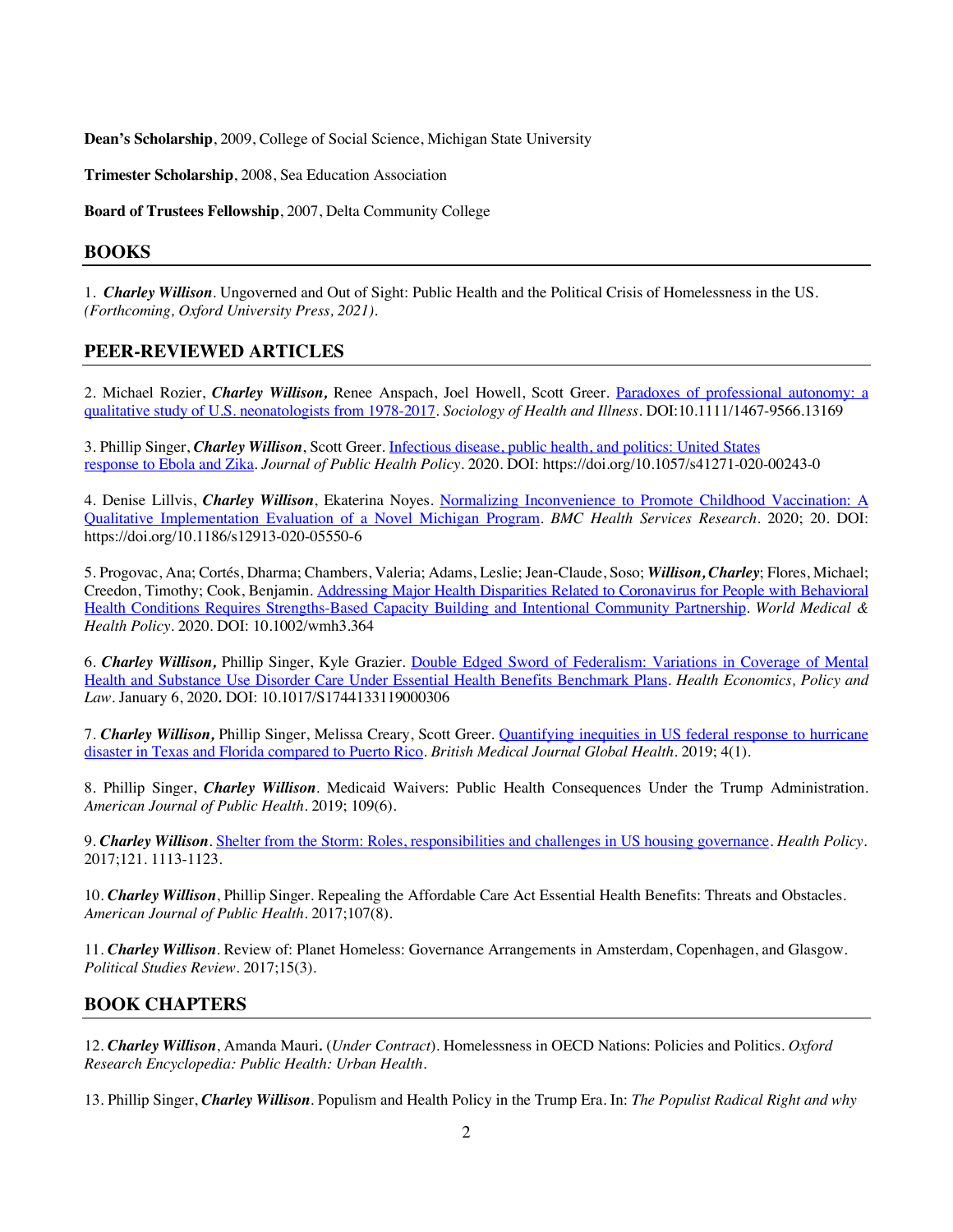*we should be worried about health.* (*Forthcoming, Springer, 2021*).

14. Scott Greer, *Charley Willison*, Phillip Singer, N'dea Moore Petinak. The Politics of the U.S. Failed Response to Coronavirus. In: *Coronavirus Politics.* (*Forthcoming, University of Michigan Press, 2021*).

### **WORKING MANUSCRIPTS**

15. *Charley Willison*, Denise Lillvis, Amanda Mauri, Phillip Singer. *(Revise and Resubmit)*. Technically Accessible, Practically Ineligible: The Effects of Medicaid Expansion on Homelessness Era.

16. Sasha Zhou, *Charley Willison*, Holly Jarman. *(Under Review)*. Tobacco Use and Behavioral Health Among College Students.

17. Holly Jarman, Alex Liber, Kara Kiessling, *Charley Willison*. *(Under Review)*. Assigning Responsibility, Accepting Blame: Learning to Implement Tobacco 21 in the US.

18. *Charley Willison,* Phillip Singer, Melissa Creary, Soha Vaziri, Jerry Stott, Scott Greer*.* **(***Under Review***).** How to Solve a Problem Like Maria? Disaster Politics in Puerto Rico, Florida, and Texas.

19. Nathaniel Counts, Lauren Taylor, *Charley Willison*, Sandro Galea*.* (*Under Review*). Healthcare Lobbying on Social Determinants of Health*.*

20. *Charley Willison*. (*Manuscript Preparation in Progress*). Municipal Responses to Chronic Homelessness: Predicting Supportive Housing Policy.

21. Amanda Mauri, *Charley Willison***.** (*Manuscript Preparation in Progress*)**.** Safe Injection Sites and Intergovernmental Incentives.

22. *Charley Willison*, Phillip Singer, Phillip Stadler, Scott Greer*.* (*Manuscript Preparation in Progress*). Creating a Federal Homeless Policy in the Reagan Era: Deinstitutionalization, Federalism, and Public Perception*.*

# **OTHER PUBLICATIONS**

23. *Charley Willison,* Iris Holmes. Isolated Coronavirus Plans and Policies Create Perverse Incentives for Disaster Preparedness. *Milbank Quarterly Opinion*. 2020; DOI: https://doi.org/10.1599/mqop.2020.0730

24. Greer, Scott L, Phillip M. Singer*, Charley Willison*, Melissa S. Creary. Democracy is a public health policy: Puerto Rico and the response to Hurricane Maria. The British Medical Journal Blog. (2019). April 4.

25. *Charley Willison,* Local Supportive Housing Policy by Continuum of Care, Harvard Dataverse, V1. (2020).

# **GOVERNMENTAL PUBLICATIONS AND WHITE PAPERS**

26. *Charley Willison*, Iris A. Holmes, Holly Jarman. We are failing to plan for overlapping disasters -and they are already here. (2020). HMP Governance Lab. August.

27. *Charley Willison*. Covid-19: Homelessness. (2020). Research to Policy Collaboration. Pennsylvania State University. April.

28. Jarman, Holly, David Mendez, Rafael Meza, Alex Libera, Karalyn Kiessling, *Charley Willison*, Sarah Wang, Megan Roberts, Elizabeth Klein, Tammy Chang, Leia Gu, Cliff Douglas. Tobacco 21 in Michigan: New Evidence and Policy Considerations. (2019). University of Michigan Institute for Healthcare Policy and Innovation.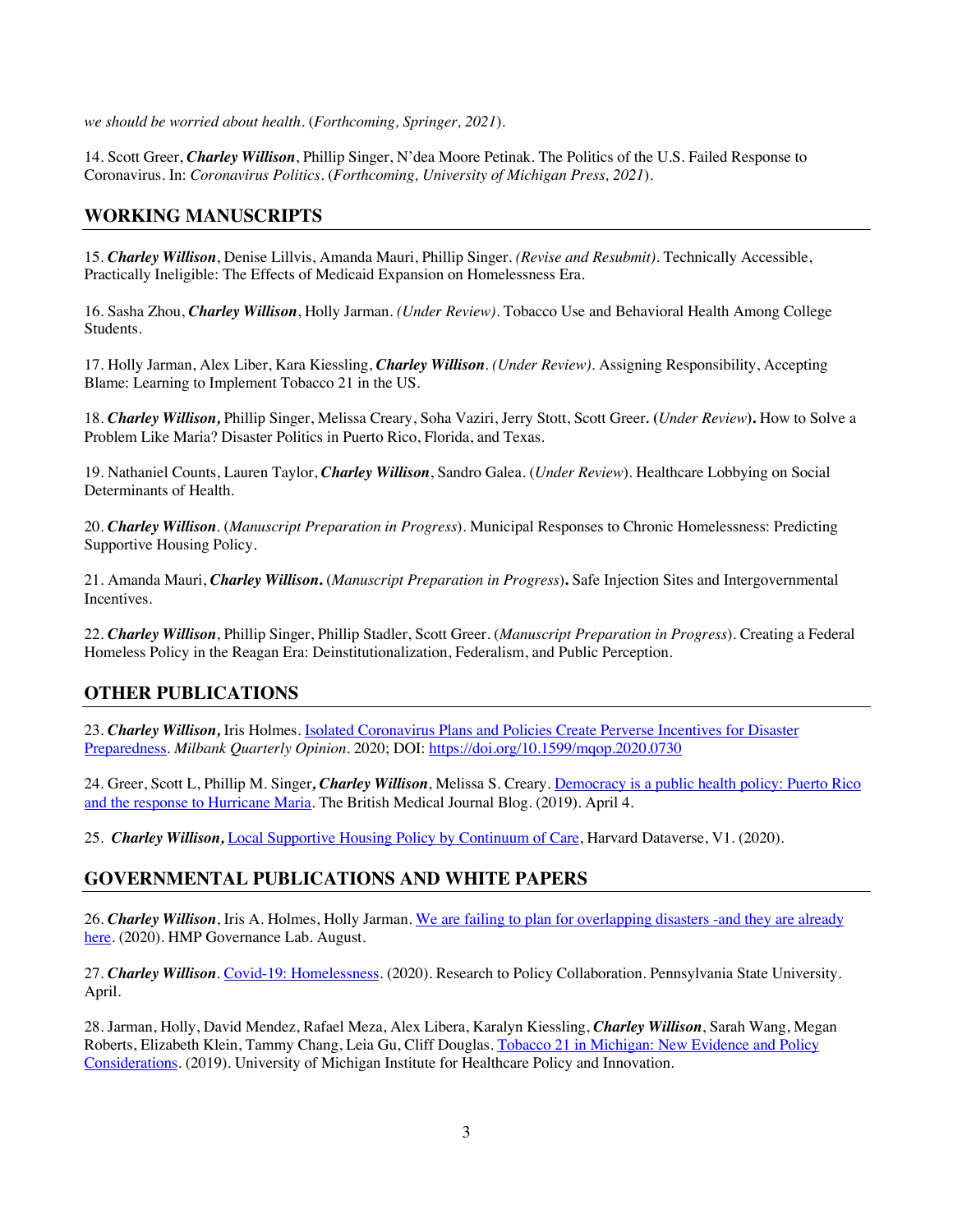29. Liber, Alex and *Charley Willison*. Effects of E-Cigarette Taxes and Marijuana Legalization on Youth Uptake: A Research Roundup for MDHHS. (2018). Smoke-Free Environments Law Project University of Michigan Tobacco Research Network.

30. Grazier, Kyle, and *Charley Willison*. Section 105d (9): Insurance Premium Rates. (2016). The Healthy Michigan Plan Baseline Reports on Uncompensated Care & Insurance Rates PA 107 §105(d)(8-9). University of Michigan Institute for Healthcare Policy and Innovation.

31. Ayanian, John, Tom Buchmueller, Kyle Grazier, Helen Levy, Sayeh Nikpay, Erica Solway and *Charley Willison*. (2015). The Healthy Michigan Plan Baseline Reports on Uncompensated Care & Insurance Rates PA 107 §105(d)(8-9). University of Michigan Institute for Healthcare Policy and Innovation.

32. Ayanian, John, Tom Buchmueller, Kyle Grazier, Helen Levy, Allison Marlatt, Sayeh Nikpay, and *Charley Willison*. (2014). The Healthy Michigan Plan Baseline Reports on Uncompensated Care & Insurance Rates PA 107 §105(d)(8-9). University of Michigan Institute for Healthcare Policy and Innovation.

### **EXTERNAL FUNDING AWARDS**

1. **Poverty Solutions Grant, 2020,** *"Addressing Child and Family Homelessness in U.S. Civil Society"***,** Ford School of Public Policy, Role: Principal Investigator, Co-Principal Investigator Assistant Professor Julia Wolfson, \$19,995

# **INTERNAL FUNDING AWARDS**

2. **Walter J. McNerney Award, 2018,** University of Michigan Department of Health Management and Policy, Role: Co-Investigator, Principle Investigator: Professor Scott L. Greer, \$12,000

3. **Hammel Graduate Student Research Award, 2017,** University of Michigan Rackham Graduate School, Role: Principle Investigator, \$1,750

4. **Rackham Summer Award, 2017,** University of Michigan Rackham Graduate School, Role: Principle Investigator, Mentorship: Assistant Professor Holly Jarman, \$8,000

### **SELECTED PRESENTATIONS**

### **Invited Talks:**

Harvard University School of Public Health, Health and Homelessness Initiative, Spring 2020 (Delayed due to COVID-19 Pandemic)

*Policy Responses to Homelessness in the U.S.*

### **Podium Presentations:**

| American Political Science Association Research Meeting, Washington, DC. August 2019                            |
|-----------------------------------------------------------------------------------------------------------------|
| How to Solve a Problem Like Maria? Race and Citizenship in Federal Hurricane Disaster Response                  |
| American Political Science Association Research Meeting, Boston, MA. August 2018                                |
| Housing as Healthcare: Understanding the Landscape in Policy and Practice                                       |
| Law and Society Research Meeting, Toronto, Ontario. June 2018                                                   |
| Creating a Federal Homeless Policy in the Reagan Era: Deinstitutionalization, Federalism, and Public Perception |
| International Bioethics Retreat: Columbia University Global Centers-Europe, Paris, France. July 2016.           |
| Double-Edged Sword of Federalism: Essential Health Benefits, Mental Health and Substance Use Disorders in the   |
| Affordable Care Act                                                                                             |
| Law and Society Research Meeting, New Orleans, LA. June 2016                                                    |
| Double-Edged Sword of Federalism: Deference to the States in the Creation of Essential Health Benefit Benchmark |
| Plans and the Question of Variation                                                                             |
|                                                                                                                 |

### **Poster Presentations:**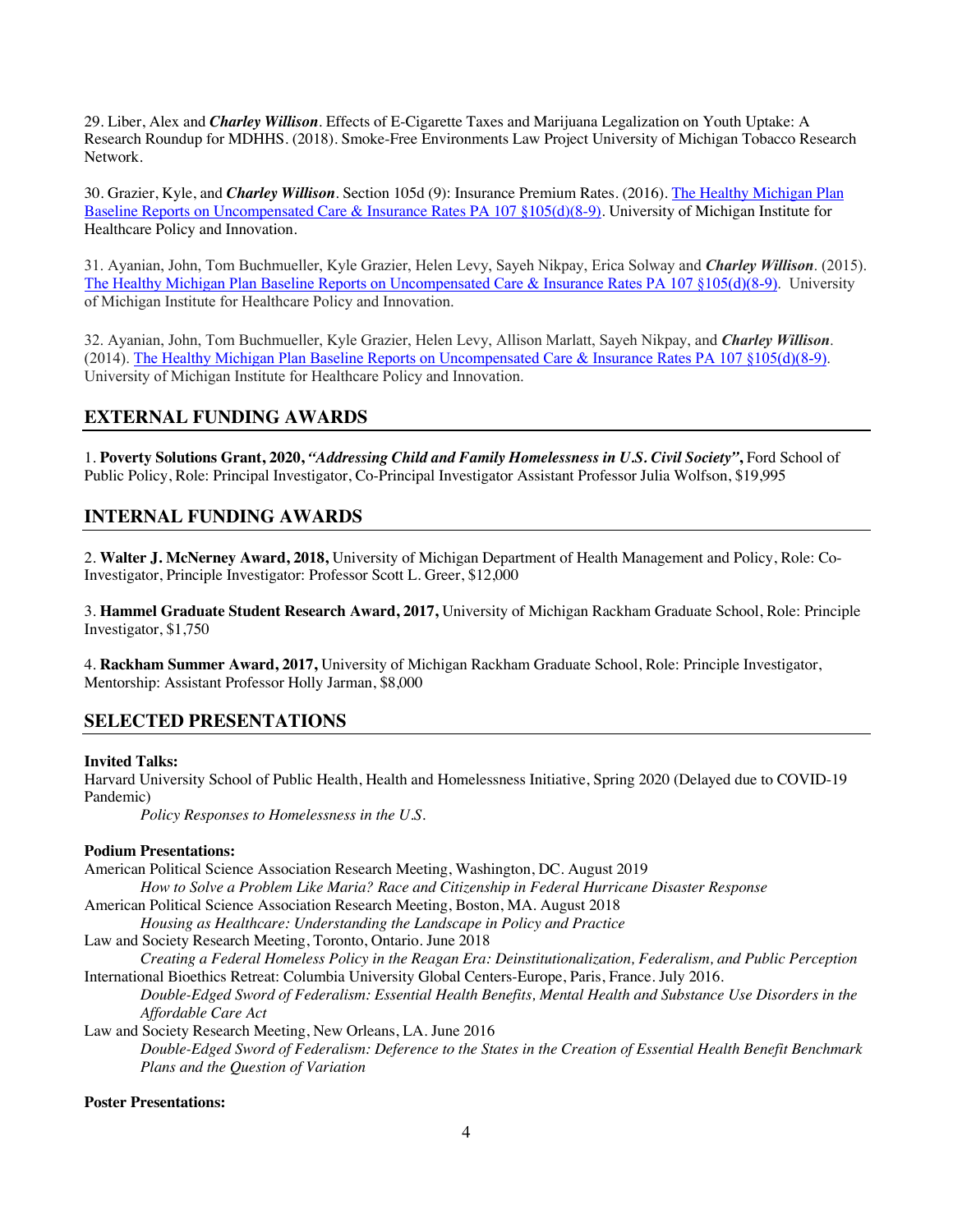European Public Health Association Research Meeting. Poster Presentation, Stockholm, Sweden. November 2017 *Shelter from the Storm: Roles, responsibilities and challenges in US housing governance* American Public Health Association Research Meeting and Exposition, Denver, Colorado. October 2016 *Federalism and the Distribution of Resources to Vulnerable Populations: The case of Housing First*

### **RESEARCH EXPERIENCE**

#### **University of Michigan School of Public Health**, Ann Arbor, MI

*Research Assistant:* University of Michigan Tobacco Research Network, Professor Cliff Douglas, May 2018 – 2019 *Research Assistant:* MCubed Project: Neonatology, Law and Ethics, PI: Professor Scott Greer, September 2017 – 2019

*Research Assistant:* Healthy Michigan Plan Evaluation for State of Michigan Department of Health and Human Services, Institute for Health Policy Innovation, PI: Professor Kyle Grazier, September 2014 – December 2016

#### **Case Western Reserve University**, Cleveland, OH

*Research Assistant:* Center for Genetic Research Ethics and Law, September 2011 – July 2014 *Independent Research Study*: Public Health Ethics, Amsterdam, Netherlands, Spring 2012

#### **Michigan State University**, East Lansing, MI

*Research Assistant:* Center for Ethics and Humanities in the Life Sciences, September 2009 - May 2010

### **TEACHING EXPERIENCE**

#### **Teaching Assistant:**

Grader. *University of Michigan School of Public Health*: Health Management and Policy 615, Introduction to Public Health Policy, Summers 2017, 2018, 2019

Graduate Student Instructor*. University of Michigan School of Public Health*: Health Management and Policy 601, Quality in Healthcare, Winter 2017, 2019

Graduate Student Instructor. *Case Western Reserve University School of Medicine*: Bioethics (BETH) 415, Ethical Issues in Genetics/Genomics, Spring 2014

Graduate Student Instructor. *Case Western Reserve University School of Medicine*: Public Health (MPHP) 680, Promoting Health Across Boundaries, 2012

#### **Guest Lecturer:**

*Boston University School of Public Health:* Applied Studies in Health Services Research 970, Guest Lecturer on Research Design, Winter 2020 (Delayed due to COVID-19 Pandemic)

*Health Equity Research Lab, Harvard Medical School:* Brown Bag Training Series, Guest Lecturer on Homelessness and Medicaid, Winter 2020

*University of Michigan School of Public Health*: Health Management and Policy 615, Guest Lecturer on Homelessness and Public Health, Executive Masters Program, Summer 2018, 2019

*University of Michigan School of Public Health:* Health Management and Policy 615, Guest Lecturer on Housing and Behavioral Health, Fall 2017

*University of Michigan School of Nursing:* Pharmacy 503, Faculty Guest Lecturer on Health Insurance and the Affordable Care Act, 2015-2016

*Cleveland Clinic:* Bioethics Summer Learning Program, Facilitator and Lecturer**,** Summers 2013 and 2014

### **ACADEMIC SERVICE**

**Health Services, Organizations and Policy Department Committee, University of Michigan School of Public Health**  January 2017-2019

**Socioeconomically Underrepresented Graduate Students Mentorship Group, Department of Sociology, University of Michigan College of Literature, Sciences and Arts,** September 2016-2018